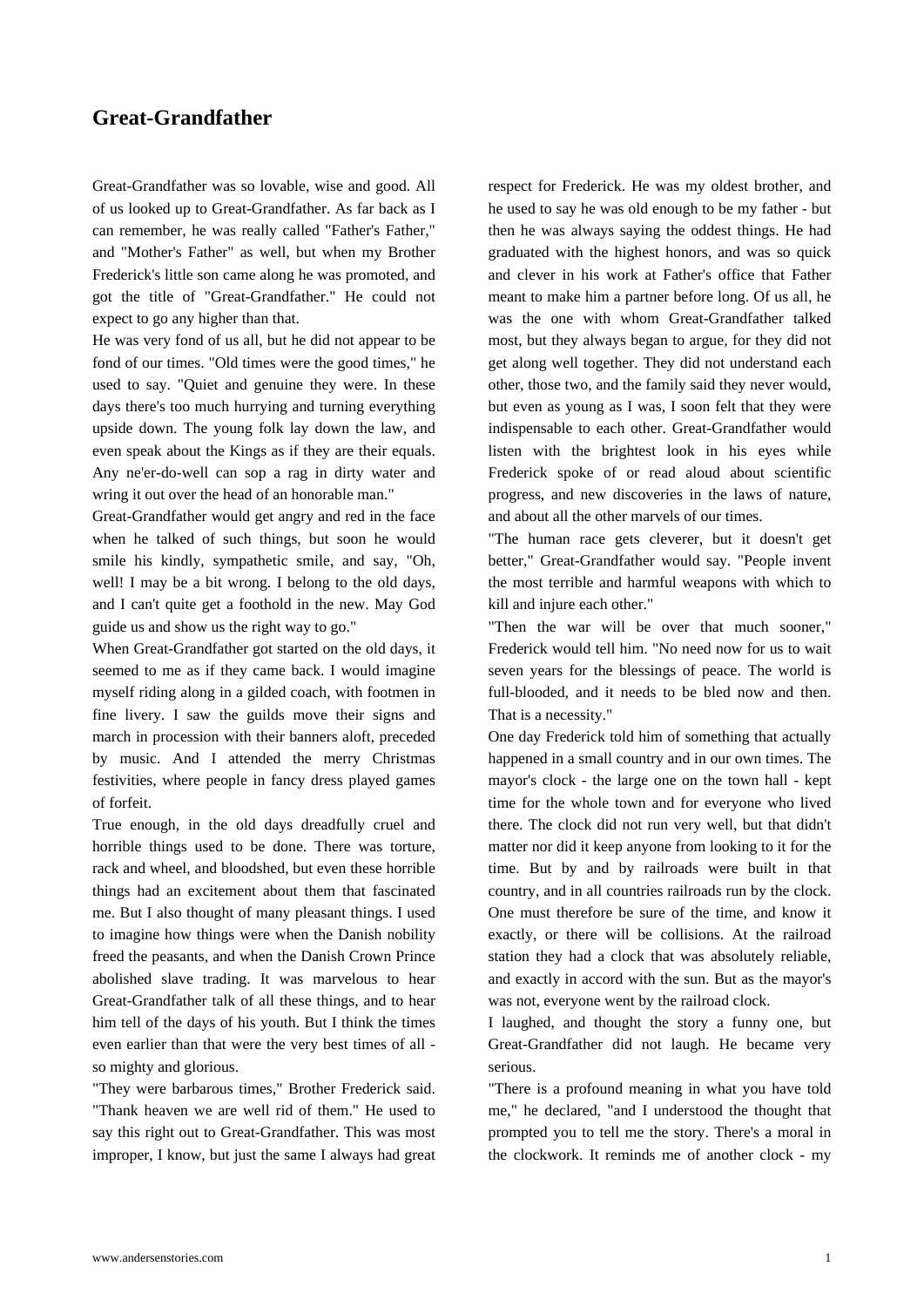parents' simple, old-fashioned Bornholm clock, with lead weights. It measured out the time of their lives and of my childhood. Perhaps it didn't run any too well, but it ran just the same. We would look at the hour hand and believe in it, with never a thought about the works inside. In those days the machinery of government was like that old clock. Everybody believed in it and only looked at the hour hand. Now government machinery is like a clock in a glass case, so that one can look directly into the works and see the wheels turning and whizzing around. Sometimes we become quite frightened over this spring or that wheel, and then I wonder how it is possible for all these complicated parts to tell the right time. I have lost my childish belief in the rightness of the old clock. That is the weakness of this age."

Great-Grandfather would talk on until he became quite angry. He and Frederick could not agree, yet they could not bear to be separated - "just like old times and new." Both of them felt this - and so did our whole family - when Frederick was to set out on his journey to far-away America. It was on business for the Company, so the journey had to be made. To Great-Grandfather, it was a sad parting, and it seemed a long, long journey - all the way across a great ocean, and to the other side of the globe.

"You shall get a letter from me every fortnight," Frederick promised. "And faster than any letter can go, you shall hear from me by telegraph. The days will be like hours, and the hours like minutes."

By telegraph we received Frederick's greeting to us from England, just as he boarded the steamship. Sooner than any letter could reach us, even though the swift sailing clouds had been our postman, came greetings from America, where Frederick had landed only a few hours before.

"What a glorious and divine inspiration has been granted our age," said Great-Grandfather. "It is a true blessing to the human race."

"And it was in our country," I said, "that the natural principle underlying the telegraph was first understood and stated. Frederick told me so."

"Yes," Great-Grandfather said, and he kissed me. "Yes, and I once looked into the kindly eyes that were the first to see and understand this marvelous law of nature - his were the eyes of a child, like yours - and I have shaken his hand." Then he kissed me again.

More than a month had gone by, when a letter came from Frederick with the news that he was engaged to a beautiful and lovable young lady. He was sure that everyone in our family would be delighted with her, and he sent us her photograph. We looked at it first with our bare eyes, and then with a magnifying glass, for the advantage of photographs is not only that they stand close inspection through the strongest glass, but that then you see the full likeness even better. No painter has ever been able to do that, even in the greatest of the ages past.

"If only this discovery had been made earlier, then we could have seen the world's greatest and most illustrious men, face to face. How gentle and good this young girl looks," Great-Grandfather said, and stared through the glass.

"Now I know her face, and I shall recognize her the moment she comes in the door."

But that very nearly failed to happen. Fortunately, at home we did not hear of the danger until it had passed. After a safe and pleasant trip, the young couple reached England. From there, they were to come by steamship to Copenhagen. When they came in sight of the Danish coast- the white sand dunes along the western shore of Jutland - a heavy sea arose and dashed the ship against the shore. The enormous waves threatened to break the grounded ship in pieces. No lifeboat could reach them. Night fell, but out of the darkness burst a brightly flashing rocket from the shore. It shot far out over the grounded ship, and brought a line to those on board. Once this connection between ship and shore was made fast, a rescue buoy was carefully drawn through the rough, tumultuous sea, to the shore. In it was a lovely young woman, safe and sound, and marvelously happy when she and her young husband again stood together on the shore. Every soul on board was saved before the break of day.

Here in Copenhagen we were sound asleep, dreaming neither of grief nor of danger. When we were gathered at the breakfast table, we heard a rumor that an English steamship had been wrecked on the west coast. We grew heartsick with anxiety, but within an hour we received a telegram from those who were dear to us. Frederick and his young bride were saved - they would soon be with us.

Everyone cried, and I cried too. Great-Grandfather cried and clasped his hands. I am sure he gave thanks for the age in which we live, for that very day he gave two hundred dollars toward raising a monument to Hans Christian Oersted. When Frederick came home